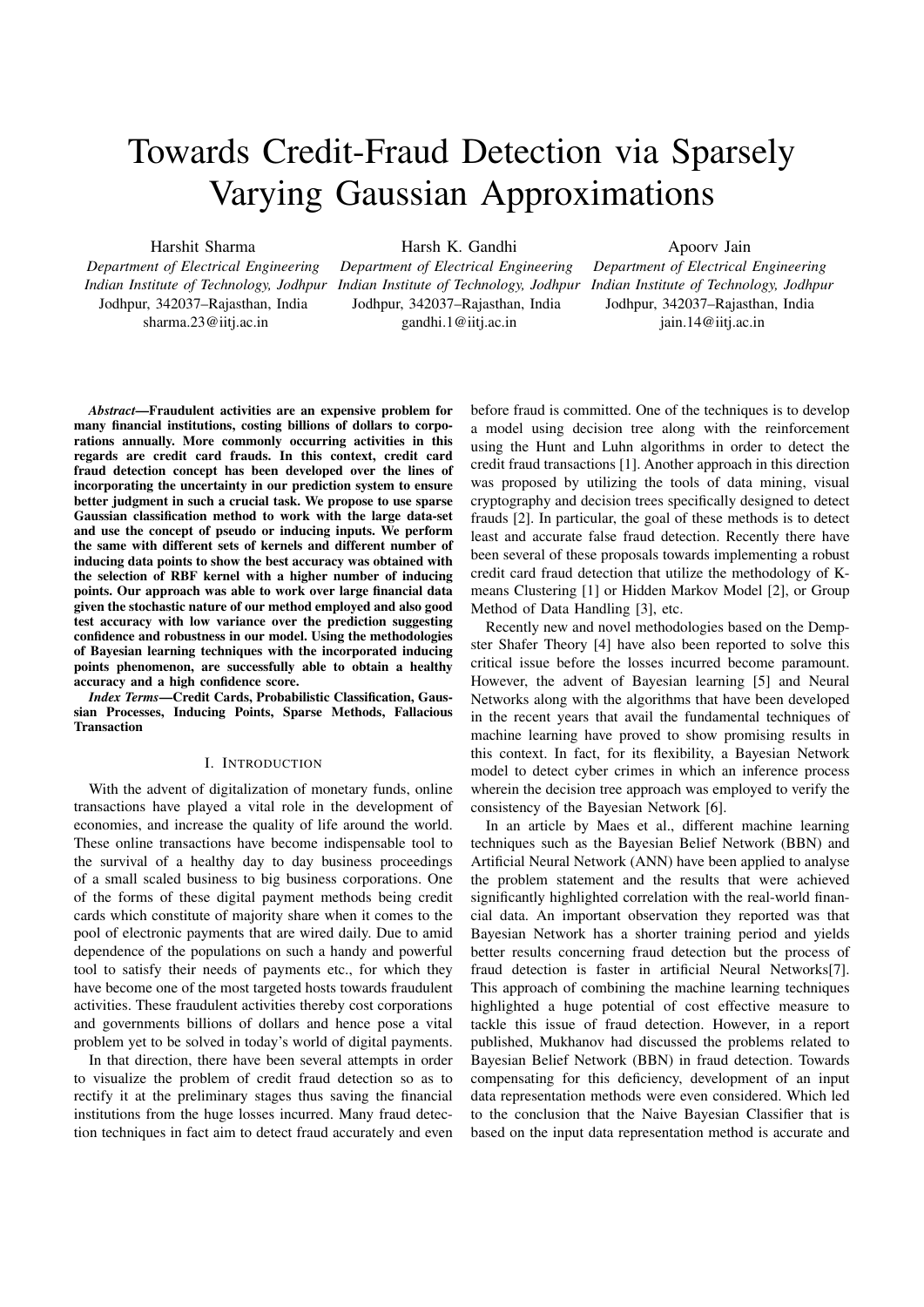but the underlying Bayesian Networks that were considered for analysis and experimentation were found to be accurate and user-friendly than a Naive Bayesian Classifier[8]. Further analysis towards proving that Bayesian networks could have an enhancement in performance in terms of detection of credit fraud has been reported by Dr. S. Geetha et al. [9]

With the basic of understanding that the Bayesian learning have already been reported, In this paper we seek to take the advantages of the flexibility and the versatility of the Gaussian processes that could be taken for the Bayesian learning that require very less data sufficiency to enable online learning to counter the real time predictive analysis towards credit fraud detection. In this direction, we employ the concept of inducing points and clustering to the sample from a large pool of unbalanced data wherein a clear minority and majority of the class of data could be demarcated. Referring to the fraudulent inclined data to be the minority, we use these tools that could assist the learning model to pickup the representation of the minority cases with an enhanced performance. During this process, we look at the optimized leveraging of the inducing points concept to provide minority fraudulent class representation so that the model can be self-equipped to perform predictive analysis for the future cases. We also lay down the comparison between the various kernels that can be employed for the purpose and provide the justification for the selection of the RBF kernel for the process. The overall proposal of this analysis is to execute the development of a system in the long run with real-time implementation scheme that incorporates the measure of certainty with which the prediction has been made to make sure that any case with low confidence of credit non-fraud is not being termed to safe case while the reality maybe opposite. The system should also be able to take advantage of online learning and scalable techniques for the implementation of Gaussian processes.

Further the paper is divided into 3 sections. In section 2, we exploit the methodology of Bayesian learning and lay down the mathematical understanding of how the framework of the model has been explained. In section 3, the involved performed experimentation of the model to test the accuracy and the performance has been explained to indicate the impact of the model performed. Finally, in section 4, the conclusion and further prospectives are given.

## II. METHODOLOGIES

In this section we try to illustrate the mathematical model and its analytical understanding of how the implementation of our model has been carried out for the experiment proposed to highlight the features of this model for its potential for execution in real-time problems. For this, we base the entire discussion of our methodology on the basic understanding of a Gaussian process. We extrapolate the properties and exploit the flexibilities of a Gaussian process for developing the mathematical model of the learning being executed in the paper. Using the basis that a Gaussian process [10] is a probability distribution (Gaussian) over functions, we employ this

stochastic algorithm which forms a powerful tool as it exhibits a collection of random variables whose linear combination is a normal scatter forming a multivariate Gaussian distribution, thereby favoring it to be a very efficient tool through out the process of learning. This makes the Gaussian processes favorable for many applications in the domain of statistical machine learning, where it can be exploited for this strength by extracting the joint distributions.

For an appropriate demonstration, let us Consider  $n$  observation values from an arbitrary dataset,  $y = \{y_1, \ldots, y_n\}.$ This dataset can then be consider to resemble a single point obtained after sampling an (n-variate) Gaussian distribution. Therefore, we can now associate a dataset with a Gaussian process (GP). With this basis of how the dataset can be associated with a GP, we move towards judiciously setting the parameters i.e, mean and variance of the Gaussian process that can be applied in this methodology. Generally, it is assumed that the mean of this GP is zero for the sake of simplicity and but the main subject of interest comes from the co-variance function. For a general GP, The co-variance function  $k(x, x')$ resembles the relation between the observations that follow the underlying GP is realized. The relation maybe defined as per the prior belief. Below is an example of such kernel based on squared exponential behaviour that is chosen for the sake of understanding and for its ability to be represented in other forms of relations that are defined in the literature as illustrated in Eq.1.

$$
k(x, x') = s_f^2 \exp\left[\frac{-(x - x')^2}{2l^2}\right]
$$
 (1)

Here  $x$  and  $x'$  represent two arbitrary input points sampled from the dataset under consideration,  $s_f^2$  represents the signal variance and *l* represents the length-scale, which is a hyperparameter for the kernel. The above formulation suggests that the training data has to be considered completely at the time of inference where the nature of inrference was non-parametric. Consequently, this makes GPs computationally expensive to work on with exact implementation scaling as  $\mathcal{O}(N^3)$  time, and memory, where  $N$  is the size of the training set. However, with the advent of sparse approximations [5], we shall be working with a lower computational cost, typically  $\mathcal{O}(NM^2)$ time and  $\mathcal{O}(NM)$  memory for some chosen  $M < N$ . All such approximations admit directional inference on fewer number of quantities, that represent around the whole posterior over functions.

Since we are interested in the prospect of utilization of Gaussian processes for classification, the GP is passed or can be said to be 'squashed' through a sigmoid inverselink function. Also, towards our purpose that is to perform a classification task, a Bernoulli likelihood is considered to condition the data on the modified function values. Towards this we take more insight on the implementation of this Bernoulli scheme as mentioned in the reference of Rasmussen and Williams [10] for a better and robust understanding. With the motivation derived, we use the topological approach that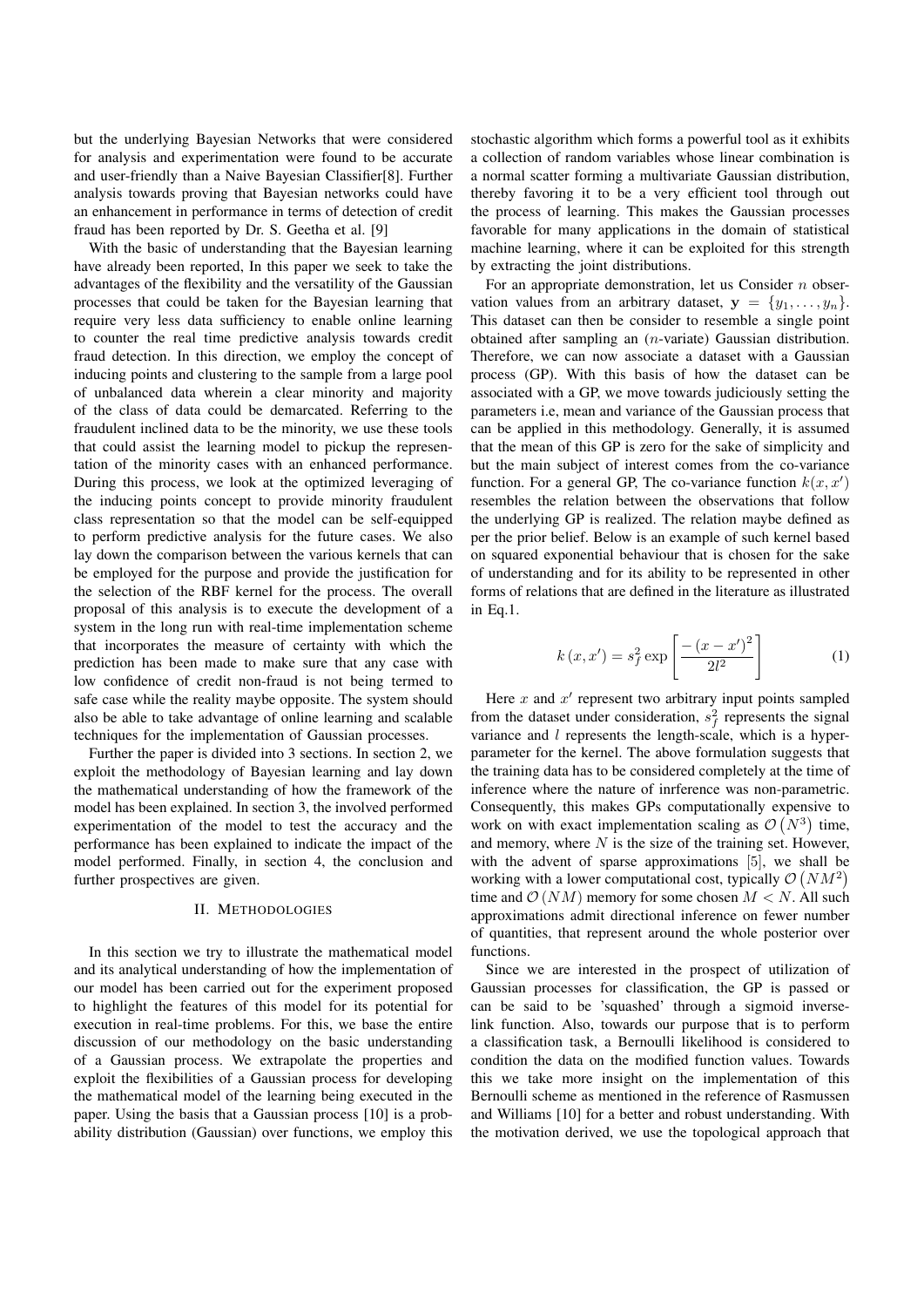has been expressed in the the graph below that summarizes the pipeline we plan to establish in order to perform the classification task with the proposed method.



Furthermore, we collect the input data (say  $N$  observations) into matrix  $\{x_n\}_{n=1}^N$  and denote the binary class observations as  $\{y_n\}_{n=1}^N$ . To better understand we evaluate the covariance function as per Eq.1, while pairwise picking the input vectors to compute on the equation to give the covariance matrix  ${K_{nn}}$  in the usual way. Hence, we obtain a prior for the values of the GP function at the input points given as a normal probability distribution that we denoted as  $p(\mathbf{f}) = \mathcal{N}(\mathbf{f}|\mathbf{0}, \mathbf{K}_{nn}).$ 

Also the probit inverse link function that is to be utilized was denoted as  $\phi(x)$  which can be defined as  $\phi(x)$  =  $\int_{-\infty}^{x} \mathcal{N}(a|0, 1)$ da. We utilize the Bernoulli distribution classically denoted as  $\mathcal{B}(y_n|\phi(f_n)) = \phi(f_n)^{y_n} (1 - \phi(f_n))^{1-y_n}$ . Further, we exploit the joint distribution of data and latent variables that can be explained as:

$$
p(\mathbf{y}, \mathbf{f}) = \prod_{n=1}^{N} \mathcal{B}\left(y_n | \phi\left(f_n\right)\right) \mathcal{N}\left(\mathbf{f} | \mathbf{0}, \mathbf{K}_{nn}\right) \tag{2}
$$

The posterior over function values  $p(f|y)$  is the main prospect of interest from the above equation, which can be considered through an approximated approach. We also require a condition where we can approximate the marginal likelihood  $p(y)$  in order to further optimize (or marginalize) parameters of the co-variance function. In this direction, we take guidance and direction from an assortment of approximation schemes have been proposed [19], but they all require  $\mathcal{O}(N^3)$  computation which we however originally aim to reduce. This motivation to reduce the cost of computation is therefore the reason we explore the concept of sparse Gaussian processes for a scalable method to deal with highly complex data for its ability to undermine the overall time complexity and get a favorable and lower resultant computational cost.

#### Sparse Gaussian Processes

As already established that a Gaussian process is fully determined by its mean  $m(x)$  and co-variance  $k(x, x')$  functions, it is therefore pivotal to select these parameters judiciously and with a carefully selected optimized values. For which, we assume the mean to be zero, without loss of generality as mentioned before. In addition, the co-variance function determines properties of the functions and should depend on the type of prior belief we are willing to incorporate based on our estimated knowledge of the domain of the data processed. A finite collection of function values at inputs  $x_i$  follows a

Gaussian distribution  $\mathcal{N}(f:0, K_{ff})$ , where  $\{K_{ff}\}_{ij} = k(x_i,$  $x_j$ ). We thereby model the function of interest  $f()$  using a GP prior, and noisy observations at the input locations  $\{X\} = x_{ii}$ are detected in the vector  $y$  where  $y$  represents the observations corresponding to the input dataset.

$$
p(\mathbf{f}) = \mathcal{N}(\mathbf{f} : 0, K_{ff})
$$
\n(3)

$$
p(y|f) = \prod_{n=1}^{N} \mathcal{N}(y_n, f_n, \sigma_n^2)
$$
\n(4)

The major objective is to make our model robust. Alternatively, we experiment with various co-variance functions such as the radial basis function which can be expressed as  $k(x, x') = s_f^2 exp(-1/2|x - x'/l^2)$ , wherein our results would now rely upon the initial minority based clustered pseudopoints decaying distance from one another. The length-scale L, the signal variance  $s_f^2$ , and the noise variance  $\sigma_n^2$  comprise the hyper-parameter  $\theta$ , and is explicitly suppressed in the notation.

To make predictions, we choose to follow the common approach of first determining  $\theta$  by optimizing the marginal likelihood and then marginalising over the posterior of  $f^*$ following the relations:

$$
\theta^* = \underset{\theta}{\operatorname{argmax}} p(\mathbf{y}|\theta) \tag{5}
$$

$$
p(y^*|\mathbf{y}) = \frac{p(y^*, \mathbf{y})}{p(\mathbf{y})} = \int p(y^*|f^*) p(f^*|\mathbf{f}) p(\mathbf{f}|\mathbf{y}) \,d\mathbf{f} \,df^*
$$
\n(6)

Unfortunately, the cost of computing the marginal likelihood, the posterior and the predictive distribution scales as  $\mathcal{O}(N^3)$  regardless of the closed-form gaussian structure. This progressively happens due to the inversion of  $\{K_{ff} + \sigma_n^2 I\}$ , which is impractical for many datasets that are considered in real-life situations. Thereby comes the motivation of using the concept of inducing point phenomenon. Here, we plan to leverage on inducing point methods [5] to deal with the computational complexity given the high dimentionality of data used. The method suggests augmentation of latent variables with additional input-output pairs Z, u, known as 'inducing inputs' and 'inducing variables' respectively. The joint distribution now takes the form after the simplication and the consideration of inducing points and is expressed as:

$$
p(\mathbf{y}, \mathbf{f}, \mathbf{u}) = p(\mathbf{y}|\mathbf{f})p(\mathbf{f}|\mathbf{u})p(\mathbf{u})
$$
\n(7)

Integration over  $f$  is usually very complicated and is generally obtained via approximation in order to obtain computationally efficient inference. To obtain the popular Fully Independent Training Condtional method (FITC method) in the case of Gaussian likelihood, a factorization is enforced such that  $p(\mathbf{y}|\mathbf{u}) \approx \prod_n p(y_n|\mathbf{u})$ . Additionally, to get a variational approximation, the following inequality is used that can set the upper bound to the training dataset as:

$$
\log p(\mathbf{y}|\mathbf{u}) \ge \mathbb{E}_{p(\mathbf{f}|\mathbf{u})}[\log p(\mathbf{y}|\mathbf{f})] \triangleq \log \tilde{p}(\mathbf{y}|\mathbf{u}) \tag{8}
$$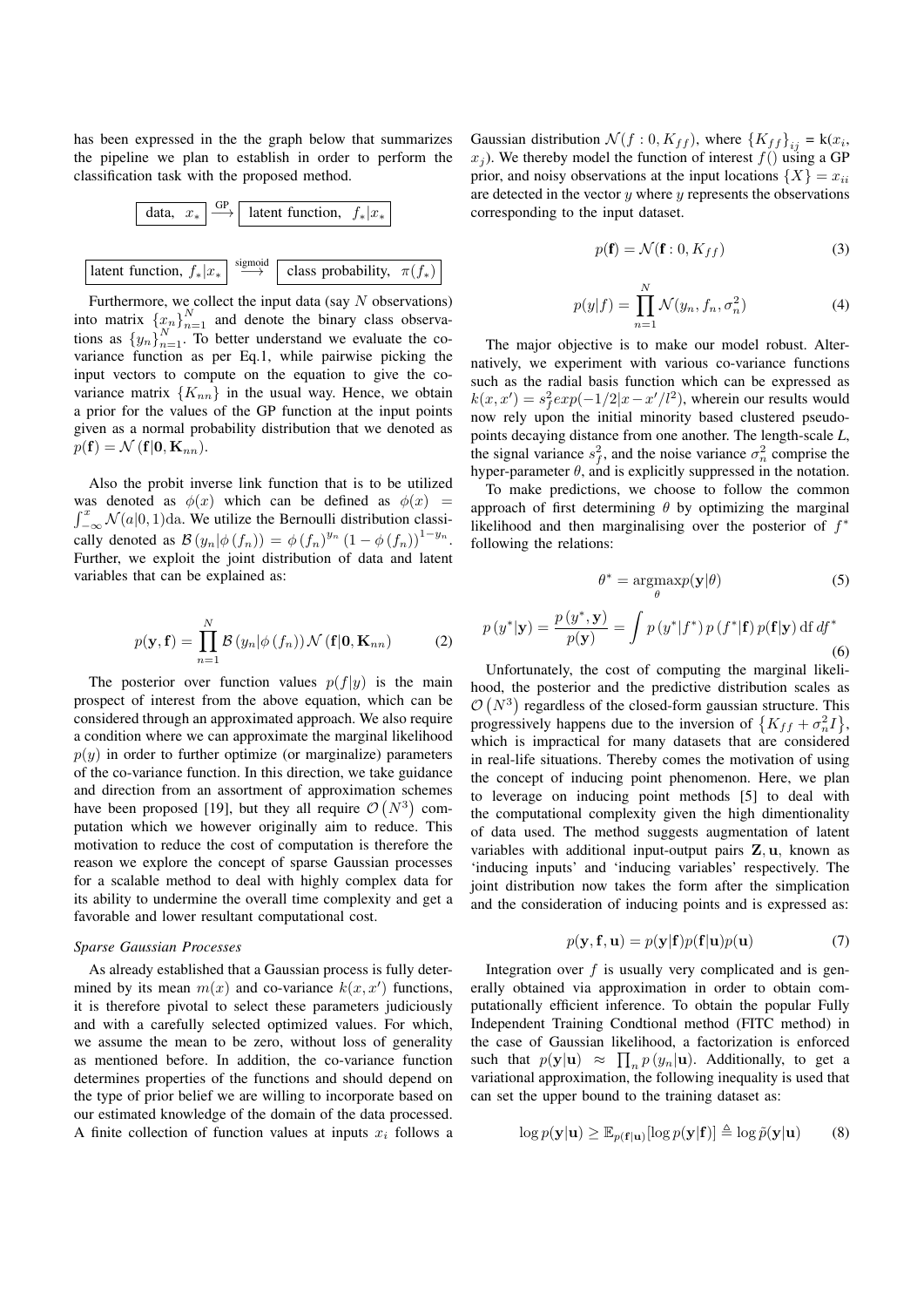

Fig. 1: Figure depicts the various kernels that have been used to test the model, in particular the comparison between RBF and Matern32 kernels. The random lines denote random possibilities/functions which are trained upon with data to converge to some points.

But To obtain a tractable bound on the marginal liklihood we substitute this bound on the conditional into the expression  $p(\mathbf{y}) = \int p(\mathbf{y}|\mathbf{u})p(\mathbf{u})d\mathbf{u}$  as illustrated in Titsias, 2009 [11]:

$$
\log p(\mathbf{y}) \ge \log \mathcal{N}\left(\mathbf{y}|\mathbf{0}, \mathbf{K}_{nm}\mathbf{K}_{mm}^{-1}\mathbf{K}_{nm}^{\top} + \sigma^2 \mathbf{I}\right) - \frac{1}{2\sigma^2} tr\left(\mathbf{K}_{nn} - \mathbf{Q}_{nn}\right)
$$
(9)

where  $\sigma^2$  represents the variance of the Normal likelihood term,  ${K_{mm}}$  is the covariance matrix function evaluated at all pairs of inducing inputs points  $z_m$ ,  $z_{m'}$ ,  $\mathbf{K}_{nm}$  is the covariance function formed evaluating across the data input points and inducing inputs points and  $\mathbf{Q}_{nn} = \mathbf{K}_{nm} \mathbf{K}_{mm}^{-1} \mathbf{K}_{nm}^{\top}$ . The covariance function parameters can be then optimized using the bound obtained on the marginal likelihood.

Over the years, FITC has remained a popular inducing point method. However, in the case of Bernoulli liklihood, the required integrals for depicted in Eq.9 is not tractable. Generalized FITC method proposed by Naish-Guzman and Holden, 2007 deals with this problem. However, we shall be using the single variational bound method also known as the sparse KL divegence method as demonstrated by Hensman [12] which has outperformed the Generalised FITC method. Other approaches such as sparse mean field approach also exist but these tend to give a result assimilating the laplace approximation which proves to be but of little help in classification task [12]. In the further sub-section, we show how the KL divergence method is adapted in the model.

#### Single variational bound

To demonstrate the idea behind the selection of the single variational bound strategy we shall now build upon the traceable bound given in Eq.8 on the conditional used to construct the variational bounds for the Gaussian case as:

$$
\log p(\mathbf{y}|\mathbf{u}) \ge \mathbb{E}_{p(\mathbf{f}|\mathbf{u})}[\log p(\mathbf{y}|\mathbf{f})] \tag{10}
$$

which as discussed is in general intractable for the nonconjugate case (eg. the case we are dealing with i.e. Bernoulli). In order To deal with this type of distributions we recall the standard variational equation:

$$
\log p(\mathbf{y}) \ge \mathbb{E}_{q(\mathbf{u})}[\log p(\mathbf{y}|\mathbf{u})] - \mathrm{KL}[q(\mathbf{u})||p(\mathbf{u})] \qquad (11)
$$

After some mathematical computations and substituting (10) into (11) results in a further bound on the marginal likelihood:

$$
\log p(\mathbf{y}) \geq \mathbb{E}_{q(\mathbf{u})}[\log p(\mathbf{y}|\mathbf{u})] - \text{KL}[q(\mathbf{u})||p(\mathbf{u})] \geq \mathbb{E}_{q(\mathbf{u})}[\mathbb{E}_{p(\mathbf{f}|\mathbf{u})}[\log p(\mathbf{y}|\mathbf{f})]] - \text{KL}[q(\mathbf{u})||p(\mathbf{u})] = \mathbb{E}_{q(\mathbf{f})}[\log p(\mathbf{y}|\mathbf{f})] - \text{KL}[q(\mathbf{u})||p(\mathbf{u})]
$$
\n(12)

where for the sake of notation consider  $q(f)$  :=  $\int p(\mathbf{f}|\mathbf{u})q(\mathbf{u})d\mathbf{u}$ . Finally let us consider taking  $q(\mathbf{u})$  =  $\mathcal{N}(\mathbf{u}|\mathbf{m}, \mathbf{S})$ , a variational distribution with parameters **m**, **S** as prescribed in Hensman et al., 2013. This gives the following functional form for  $q(\mathbf{f})$ :

$$
q(\mathbf{f}) = \mathcal{N}\left(\mathbf{f}|\mathbf{A}\mathbf{m}, \mathbf{K}_{nn} + \mathbf{A}\left(\mathbf{S} - \mathbf{K}_{mm}\right)\mathbf{A}^{\top}\right) \tag{13}
$$

where  ${A} = {K_{nm}K_{mm}^{-1}}$ . Since in the classification case the likelihood factors as  $p(\mathbf{y}|\mathbf{f}) = \prod_{i=1}^{N} p(y_i|f_i)$ , we only require the marginals of  $q(f)$  in order to compute the expectations in eq.(12). Our algorithm then uses gradient based optimization to maximize the parameters of  $q(\mathbf{u})$  with respect to the bound mentioned on the marginal likelihood. With the note-able robustness of the metric and the model that we define, we move on the experimentation and the learning with the subsequent results of the model to justify and verify the claim.

#### III. EXPERIMENTATION AND RESULTS

Data Information: For the purpose of validation, the dataset has been collected and analysed during a research collaboration of the Machine Learning Group of ULB (Université Libre de Bruxelles) and Wordline on big data mining and fraud detection. The following dataset contains thirty distinct features which hold numerical values and weights that depict various parameters for the consideration of fraud or non-fraud cases. These values are a result of PCA that has been performed on the otherwise original data with larger number of features making them unfit for the usage with gaussian processes. Further data preprocessing was done on the features with very high value (such as Amount) by standard normalization scheme and the data was checked to do away with any trends and seasonality. The dataset is highly unbalanced, the positive class (frauds) account for 0.172% of all transactions.

Further, the experiment was performed with setup chosen as  $M = 50$ , for the start to check with the theoritical expectation. The initial setup of inducing points was formulated by clustering using  $K$  means over an inverse dataset. This inverse dataset was formed with minorty class as majority and vice versa. The effects of increasing number of the inducing points was checked with the variation of accuracy and precision. Further, the test was conducted using various kernels which include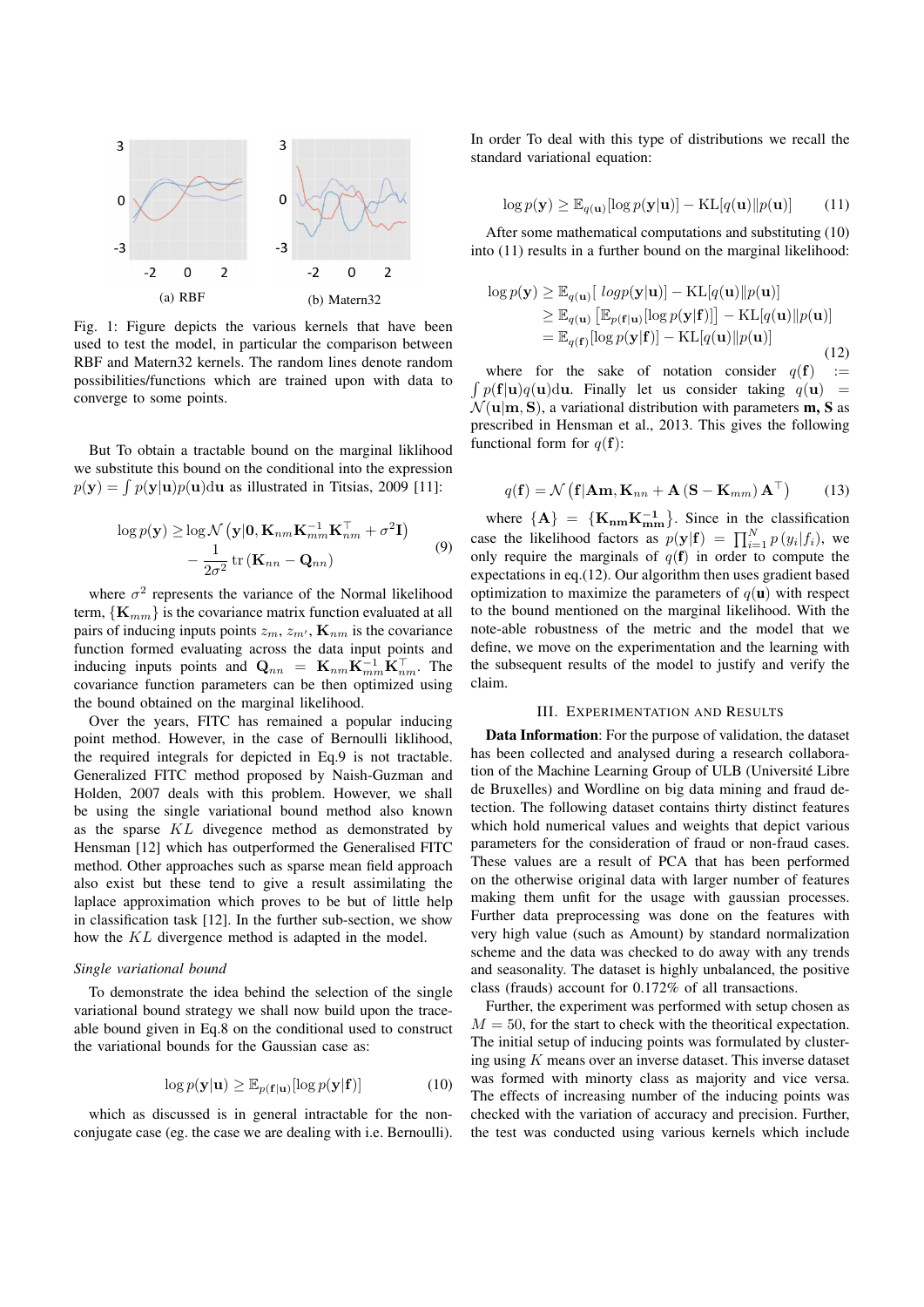the RBF (radial base function) as can be seen in Fig.1(a) and Matern32 kernel as can be referred to Fig.1(b) was also reported. The models prepared were tested for the effect of withholding the optimization over the inducing points and otherwise by attempting to study the tolerance study on the same.

Upon experimentation, the results obtained displayed that an increasing number of inducing points showed positively reinforced results on both the test accuracy and liklihood. The inducing points number selected were 50, 100, and 150. We also noticed an increase in the test accuracy with the increase in the number of inducing points and also a decrease in the test liklihood which portrays the confidence of the system over the test data-points. Overall, the performance obtained was best for  $M = 150$  as in accordance with the analytical construction of the model. We also realized that modelling our prior belief about the data with a Radial basis fuction(RBF) kernel provided much better results than the combination of Matern32 and White kernels. The results have been formulated in the table 1 for reference.

The table has been formlated keeping in mind the Radial basis function that was provided with kernel parameters of length-scale  $(l)=1$  without any active dimension bias and variance  $(s_f^2)$ =2. The input dimensions used were selected to be 30 in accordance with the dataset provided. Matern32 kernel mixture with white kernel was tested with white kernel variance parameter assigned as unity. The effect of withholding the pseudo points training was also realized to reveal null effect of increasing the number of inducing points with a sparse variational process. Since, our problem concerns classification task, a bernoulli liklihood assignment was common to all the processes carried out.

The sparse variational approximation performed exceptionally under the RBF kernel assumption to model the gaussian process multivariate variance with distance dependence of the input on the classification output. Other setups were proved less suited for our purpose with the output though being sensitive to the increasing inducing points number yet the overall performance was not the best obtained. Progressively for 50 inducing points the accuracy of proper and correct credit fraud detection for the RBF, Matern32 and the combination of Matern32 with the white kernel was found to be  $\approx 97.9$ , 87.71, 88.01 out of the cases when 100 cases were taken. This accuracy rose gradually when the inducing points were now increased to 100 and 150 and their respective values were reported in the table 1. Also the likelihood of the testing for



Fig. 2: Figure depicts the RBF kernel that has been used to test the model. The random lines denote random possibilities/functions which are trained upon with data to converge to some points.

 $M = 50$  for the three different setups with the different kernels were found to be -0.1132, -0.8016 and -0.7681 respectively.

The training was performed using mini batch stochastic optimization using Adam optimizer for gradient based optimization. Stochastic Gradient descent was also experimented without much change in the results. The dataset was distributed in the batches of hundred to perform the optimization. The results of such high accuracy with the subsequent minimal losses have been reported that can serve as a very novel creditfraud detection technique.

### IV. CONCLUSION AND DISCUSSION

In summary, we first inspected the dataset through exploratory data analysis and reached upon the conclusion that the usage of smooth kernel priors in a Gaussian process should benefit the convergence to a sufficient solution for the problem. The nature of the variables provided been hidden, caused us to yet try a flexible prior settings and verifying our hypothesis. We, then inspected various methods to deal

|                      | <b>Inducing Points</b> |                      |                |                      |                |                      |
|----------------------|------------------------|----------------------|----------------|----------------------|----------------|----------------------|
|                      | $M = 50$               |                      | $M = 100$      |                      | $M = 150$      |                      |
| kernels              | Test Liklihood         | <b>Test Accuracy</b> | Test Liklihood | <b>Test Accuracy</b> | Test Liklihood | <b>Test Accuracy</b> |
| <b>RBF</b>           | $-0.1132$              | 0.9790               | $-0.1047$      | 0.9790               | $-0.1137$      | 0.9805               |
| Matern32+ White      | $-0.8016$              | 0.8771               | $-0.7191$      | 0.8801               | $-0.7760$      | 0.8831               |
| Matern <sub>32</sub> | $-0.7681$              | 0.8801               | $-0.7670$      | 0.8801               | $-0.7563$      | 0.8816               |

TABLE I: Results that depict the accuracy and the likelihood for various inducing points used that equipped various kernels have been reported and have been tablulated.